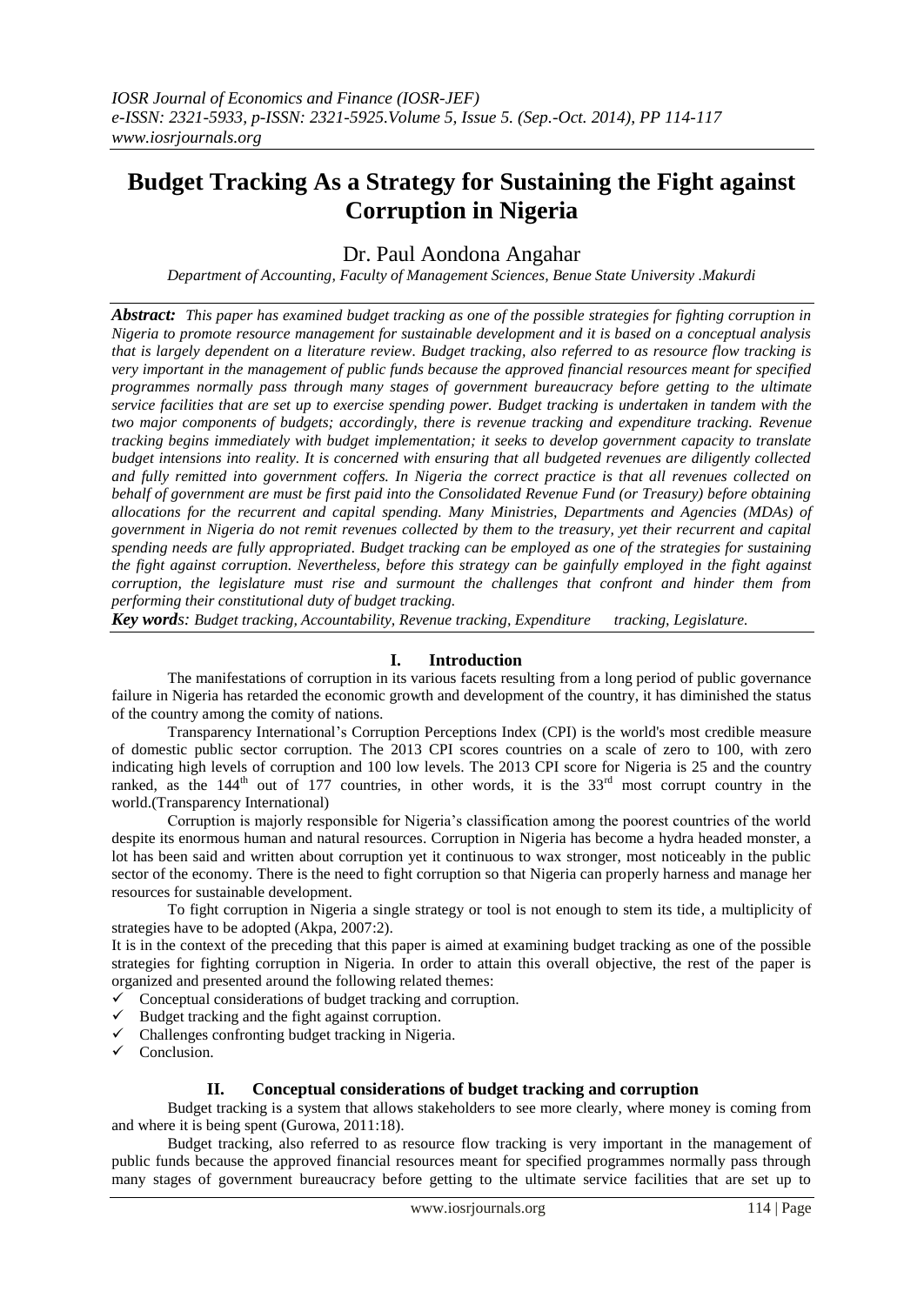exercise spending power. Resource tracking determines the quantum of the originally allocated resources that actually reach service levels and the amount that get lost in the process. Through tracking, the resources are followed, wasteful spending and corruption prevented, and value for money maximized. Consequently, it is a tool that can help in preventing unwholesome instances of unspent votes not remitted to the treasury at the end of the fiscal year (Akpa, 2009:6). Effective budget tracking is thus a strategy that can be employed for enforcing accountability, transparency, fiscal discipline, and due process of law and as a result stemming the tide of corruption (Agere and Mendoza, 1999:5).

Government resources allocated for particular uses flow within a legally defined institutional framework. Funds often pass through several layers of government bureaucracy on the way to service facilities, which are charged with the responsibility of exercising the spending. Policymakers in developing countries seldom have information on actual public spending at the provider or facility level or by activity. A public expenditure tracking survey (PETS) tracks the flow of resources through these strata, on a sample survey basis, in order to determine how much of the originally allocated resources reach each level. It is therefore useful as a method for locating and quantifying political and bureaucratic capture, leakage of funds, and problems in the deployment of human and in-kind resources, such as staff, textbooks, and drugs (Reinikka and Svenson 2011:3). Public expenditure tracking involves tracing the flow of public resources for the provision of public goods or services from origin to destination. It can help to detect bottlenecks, inefficiencies, and/or corruption in the transfer of public goods and resources and ensure that allocated public resources effectively reach their intended beneficiaries. It can help identify and address problems and weaknesses in systems of public expenditure, transfer and service delivery and it is a key tool for the government and civil society organisations (CSO) to guard against corruption and work towards ensuring transparent, accountable, and effective public financial management. It may involve some form of both quantitative research such as the verification of financial accounts to monitor the actual flow of funds and qualitative research such as interviewing users of public services about their experiences and assessments of the quality, accessibility and cost of public services. It is possible to undertake expenditure tracking at all tiers of government (Melena, 2011:1).

The legal and operational definition of corruption varies with countries. Transparency International (TI) defines corruption as "an abuse of entrusted power for private gains." Hence, this definition could also cover corruption in the private sector. (Campos and Pradham 2007:22).

Corruption defined as the diversion of public resources for private use can affect operations, at the level of the federal, state and local government administrations.

Corruption can be distinguished by the amount involved (petty or grand), the function or responsibilities of the persons involved (politicians, civil servants), or the institutions (executive, parliament, judiciary). The negotiation and implementation of large-scale projects provide a fertile ground for political corruption. Administrative corruption takes the form of petty corruption (small bribery, theft of cash, goods and services, etc.); direct abuse of public office (misuse of public financial and real assets, illegal fines, taxes, contract steering, twisting of rules, cronyism and nepotism, etc.); and indirect abuse of public office (bribe for favorable treatment or ruling). Administrative corruption generally takes place at the tail end of politics where public officials encounter the public at large (Doe, 2007:6).

Public accountability pertains to the obligations of persons or entities entrusted with public resources to be answerable for the fiscal, managerial and programme responsibilities that have been conferred on them, and to report to those that have conferred these responsibilities (Boncondin, 2007:8).

From the above definition of public accountability, it is apparent that the public entities that utilize public resources have an obligation to account for the way these resources are allocated, used and the results that these expenditure have achieved. In other words, the main objectives of all public accountability initiatives are to ensure that public money is spent most economically and efficiently, that there is minimum of wastage, theft or corruption and finally that the public actually benefits from public finance.

In response to these accountability requirements of public sector spending, most governments have put in place various expenditure tracking and reporting systems (Khan and Chowdhury 2011:1).

# **III. Budget tracking and the fight against corruption**

Government budget should cover all government operations namely current and capital, quasi-fiscal operations, extra-budgetary operations, and all receipts (Doe, 2007:4). Budgets, thus consists of two major components –the revenue and the expenditure. Budget tracking is undertaken in tandem with the two major components of budgets; accordingly, there is revenue tracking and expenditure tracking.

Revenue tracking begins immediately with budget implementation; it seeks to develop government capacity to translate budget intensions into reality. It is concerned with ensuring that all budgeted revenues are diligently collected and fully remitted into government coffers. In Nigeria the correct practice is that all revenues collected on behalf of government are must be first paid into the Consolidated Revenue Fund (or Treasury) before obtaining allocations for the recurrent and capital spending. Many Ministries ,Departments and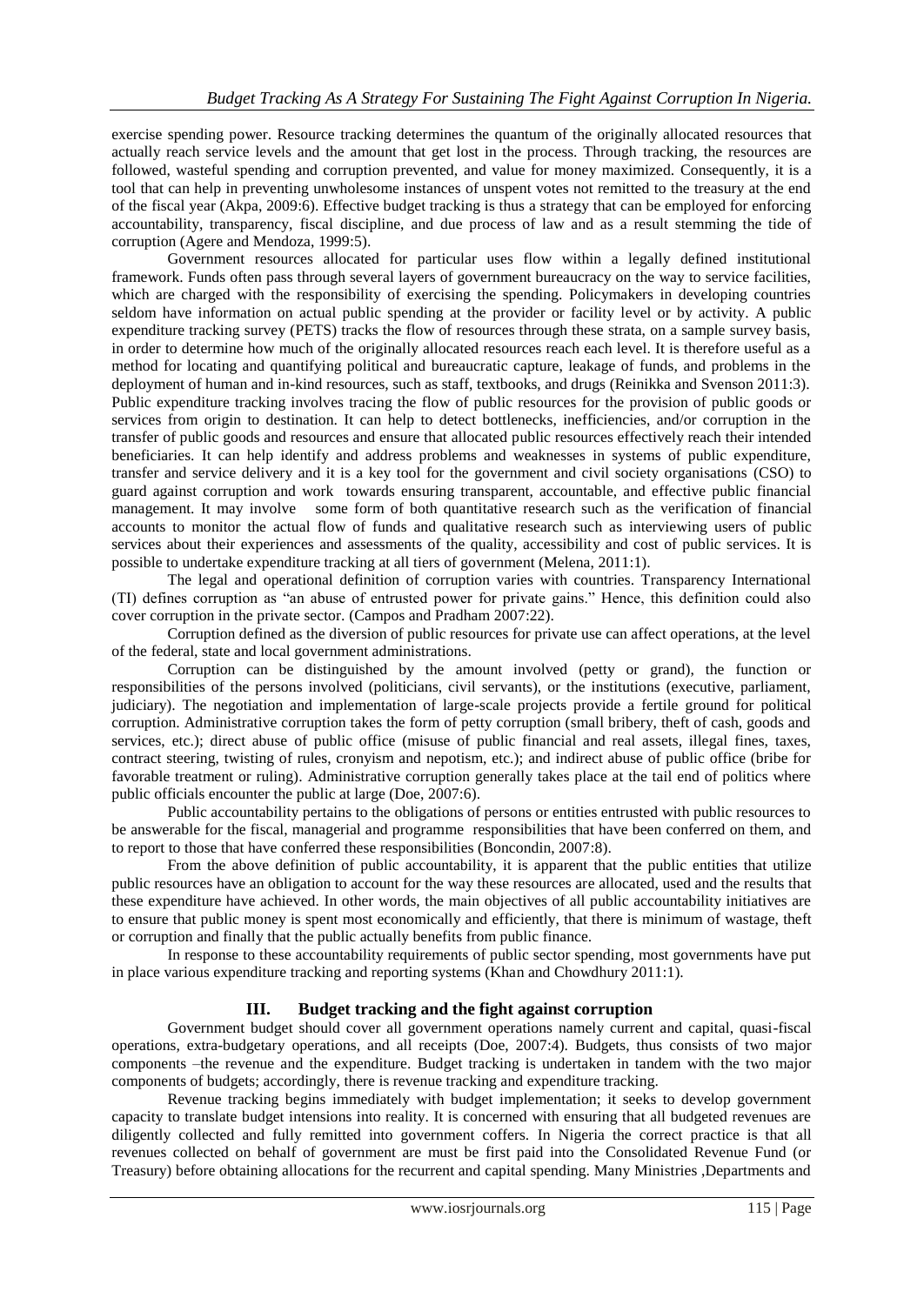Agencies(MDAs) of government in Nigeria do not remit revenues collected by them to the treasury, yet their recurrent and capital spending needs are fully appropriated either from the federal or state budgets. The nonremittance to the treasury of revenues collected is a corrupt practice; it implies misappropriation (Akpa 2009:2).

Expenditure tracking aligns available resources with the budgeted goals, in addition, in the process, it determines whether the expenditure really went to the items or people identified as targets in the budget, it insists on exposing the misapplication of resources. Expenditure tracking investigates whether the funds released reached the frontline service providers, where there is a leakage problem it can be blocked. Misapplication of resources and leakages are all acts of corruption that can be checked through expenditure tracking.

The constitution of Nigeria empowers the legislature to conduct budget tracking. Section 100(1) of the 1999 constitution of the Federal Republic of Nigeria mandates the state houses of assembly to make laws for the good governance of the state and to see to it that all laws made by it including the appropriation law are properly implemented. Section 128(2) empowers the legislature to take appropriate steps in its investigative functions to expose instances of corruption, in-efficiencies and waste in the use of financial resources approved by the legislature. It is through the legislative power to appropriate funds for the execution of government policies, programmes and supervise activities of the executive arm that the masses can keep track of government budget and prevent incidences of corruption.

# **IV. Challenges confronting budget tracking in Nigeria**

The ability of the legislature to effectively perform its constitutional role of budget tracking permitted by the 1999 constitution, is confronted with serious challenges that hinder the effective use of budget tracking as a strategy for sustaining the fight against corruption in Nigeria, these challenges are enumerated seriatim:

- $\checkmark$  There is the absence of a well-developed financial system for timely tracking and reporting, this is because there is the lack of reliable and complete information on the profile of revenues and expenditures in government in Nigeria.
- $\checkmark$  Nigerian legislators hardly possess the experience of the executive arm of government and they are handicapped by dependence on the executive branch for resources.
- $\checkmark$  Corruption within the legislature itself, the legislature instead of performing its constitutional role has often sold its conscience by collecting gratification from the executive arm of government. Members of several state houses of assembly have collected 'gifts' in form of automobiles from there executive governors and consequently failed to perform their budget tracking functions with dedication. An instance of corruption by Nigerian legislature, it was reported that to induce Parliament to change the

constitution to enable him to remain in power, the former President Obasanjo is alleged to have offered 50 million naira (about \$390,000) to each legislator. The Presidency denied the allegation (Doe, 2007:24).

- $\checkmark$  Apart from outright corruption within the legislature, the inability of the legislators to resist the carrots dangled by executives such as sitting of projects within their constituencies or granting them other favours has played a key role weakening the ability of members of parliament to actively perform their role of tracking the budget and preventing executive corruption.
- In advanced jurisdictions, budget tracking and oversight functions are full time activities undertaken by professionals who employed to collect and process all necessary information for such purpose. In Nigeria budget tracking is yet to be recognized as a professional activity and time devoted to budget tracking and oversight activities is rather very short.
- $\checkmark$  Budget requests from MDAs in Nigeria is often made and approved without a detailed logistic framework and time schedules for implementation, making it rather difficult to monitor implementation and consequently enormous difficulties for tracking.
- $\checkmark$  The full implementation of the recently adopted international public sector accounting standards will assist in revenue and expenditure tracking at all levels of government. The full implementation of these standards is a challenge that has to be taken seriously.

## **V. Conclusion**

Corruption has dealt a devastating blow to Nigeria"s economic growth and development, It is responsible for the high rate of unemployment in the country and current instability in the country. In the fight against corruption, no strategy or weapon should be spared, if the country is to get out of the current dismal situation it faces. In the fight against corruption, effective budget tracking can be employed as one of the strategies for sustaining the fight against corruption. Nevertheless, before this strategy can be gainfully employed in the fight against corruption, the legislature must rise and surmount the challenges that confront and hinder them from performing their constitutional duty of budget tracking. If they overcome these challenges and live up to their responsibilities, Nigeria will be better off.